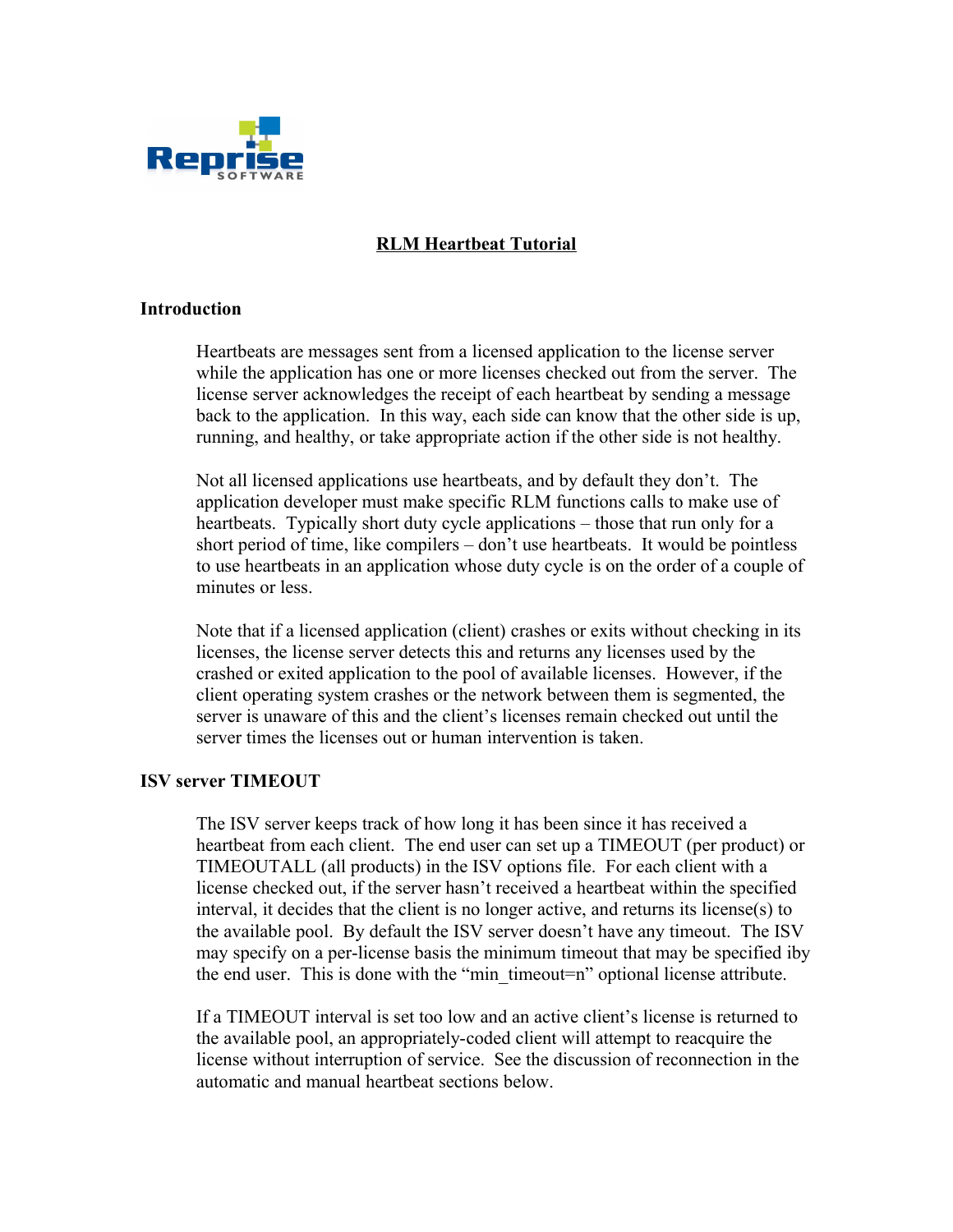#### **Using Heartbeats in the Client**

The licensed application developer has the choice between using automatic heartbeats, manual heartbeats, or no heartbeats at all (the default). With automatic heartbeats, RLM creates a thread to perform the sending of heartbeats and tracking of responses. With manual heartbeats, the client calls an RLM function periodically which checks for the acknowledgement of the previous heartbeat and sends another one. Automatic heartbeats are a good choice where the application can afford for RLM to create a thread. Where the application needs all available threads for itself, manual heartbeats are the logical choice.

## **Automatic Heartbeats**

To set up automatic heartbeats, the client calls rlm\_auto\_hb any time after rlm\_init is called successfully:

rlm\_auto\_hb(RLM\_HANDLE handle, int period, int auto\_reconn, void (\*handler)())

See the RLM Reference Manual for full details on return values and arguments.

The period argument specifies how often to send a heartbeat. A good nominal value is 60 seconds.

The auto reconn argument specifies whether or not RLM should attempt to reconnect to the license server and re-checkout licenses if the connection to the server is lost. Most applications will specify that reconnection should be tried.

The handler argument is a callback function supplied by the developer, which is called by RLM after a reconnect attempt is made. The purpose of this callback is to inform the application that reconnect attempts are being made (which implies loss of communications with the server), so that the application can make decisions about whether to continue or not.

When the client's reconnect handler is called, the application should first determine if the reconnect attempt was successful, then decide if some further action is necessary. The application will have some policy built-in about how long a period it is willing to tolerate being disconnected from the license server before it takes some action. The action taken in that case is also up to the application. It might save any work in progress and exit, or it might enter a reduced functionality mode until its license is restored.

The application determines if the reconnect was successful by calling rlm\_license\_stat(). This function **may not** be called from the handler though, so the handler should set a flag indicating that another thread should do the check.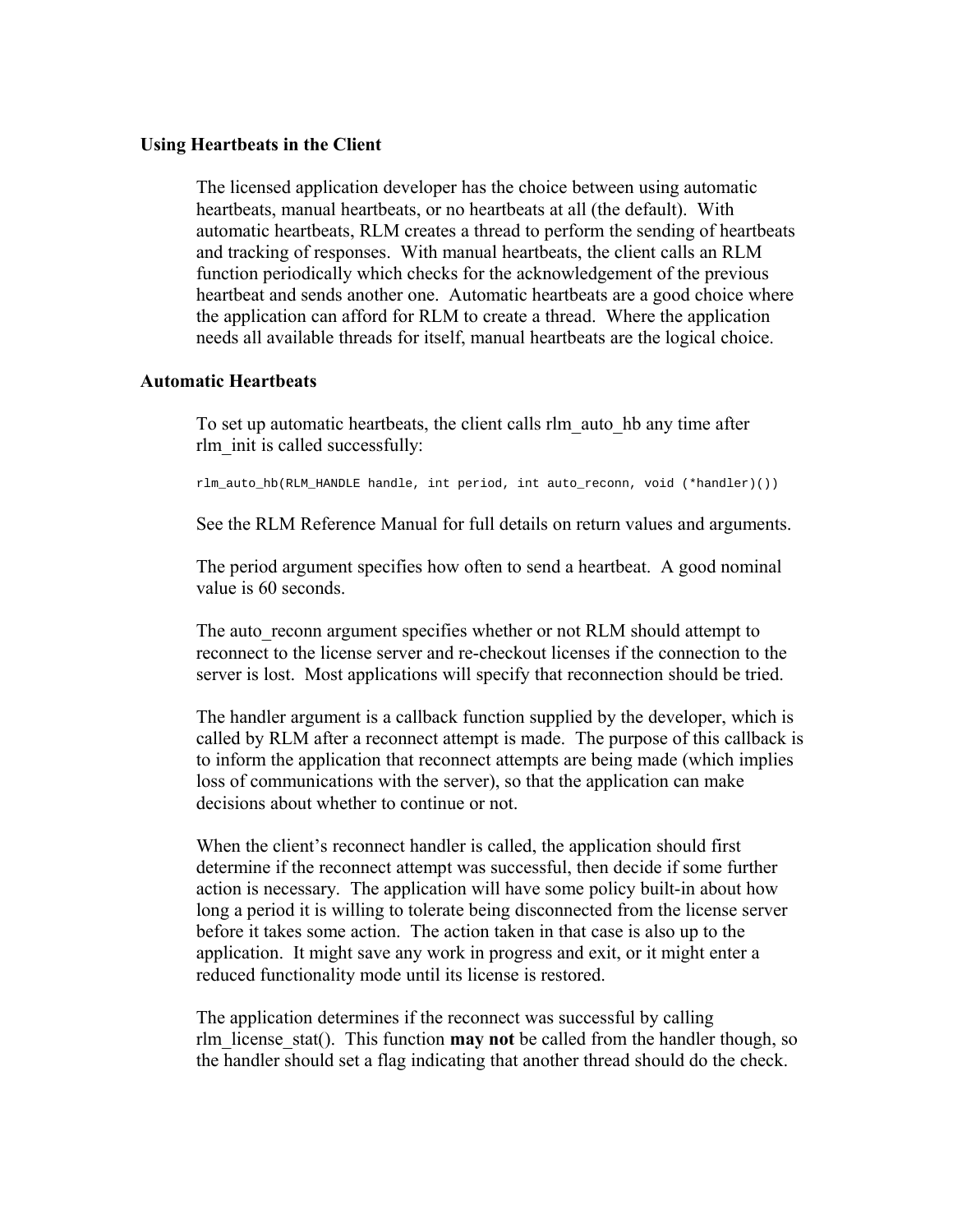## **Manual Heartbeats**

If use of automatic heartbeats is not practical in a given application, manual heartbeats may be used instead. The function rlm\_get\_attr\_health() deals with manual heartbeats. Note that the sending and receiving of heartbeats is asynchronous – the client does **not** send a heartbeat and wait for a response. Instead, rlm\_checkout() sends the first heartbeat to the server. Then each call to rlm get attr health() first checks to see if a response to the previous heartbeat has arrived, then sends a heartbeat. rlm\_get\_attr\_health is used as follows:

int status = rlm\_get\_attr\_health(RLM\_LICENSE license)

The status returned indicates the health of the connection to the license server. 0 means OK, RLM\_EL\_NO\_HEARTBEAT means that the last heartbeat wasn't acknowledged by the server, and RLM\_EL\_SERVER\_DOWN means the server is down. See license.h for full details on status values.

The application should call rlm\_get\_attr\_health() every minute or two. RLM keeps track internally of the time of last call to rlm\_get\_attr\_health(), and blocks the sending of heartbeats more frequently than once every 30 seconds so as not to use network resources irresponsibly. The application developer decides where in the code to call rlm\_get\_attr\_health(). For an interactive application, a good choice is the main loop that accepts and processes user input.

Just as is the case with applications using automatic heartbeats, the application using manual heartbeats will have some policy as to how long it will tolerate unacknowledged heartbeats, and what action to take when that threshold is exceeded.

Unlike automatic heartbeats, there is no automatic reconnection with manual heartbeats. An application which receives an error from rlm\_get\_attr\_health() should call rlm\_checkin() and retry rlm\_checkout().

## **Heartbeats and Uncounted or Single Licenses**

It is tempting to think that an application that uses only uncounted licenses needn't be concerned with heartbeats, but this is not the case. There are 2 reasons for this:

- 1. If an application is enabled with a license locked to a removable host ID (RLMID1 or RLMID2), the application needs to know if and when that removable hosted is no longer present. It does this via the heartbeat mechanism. rlm\_license\_stat() and rlm\_get\_attr\_health() return RLM\_EL\_PORTABLE\_REMOVED in this case.
- 2. Very often, applications are developed with one kind of license in mind, eg, nodelocked uncounted. But after deployment an unanticipated situation often